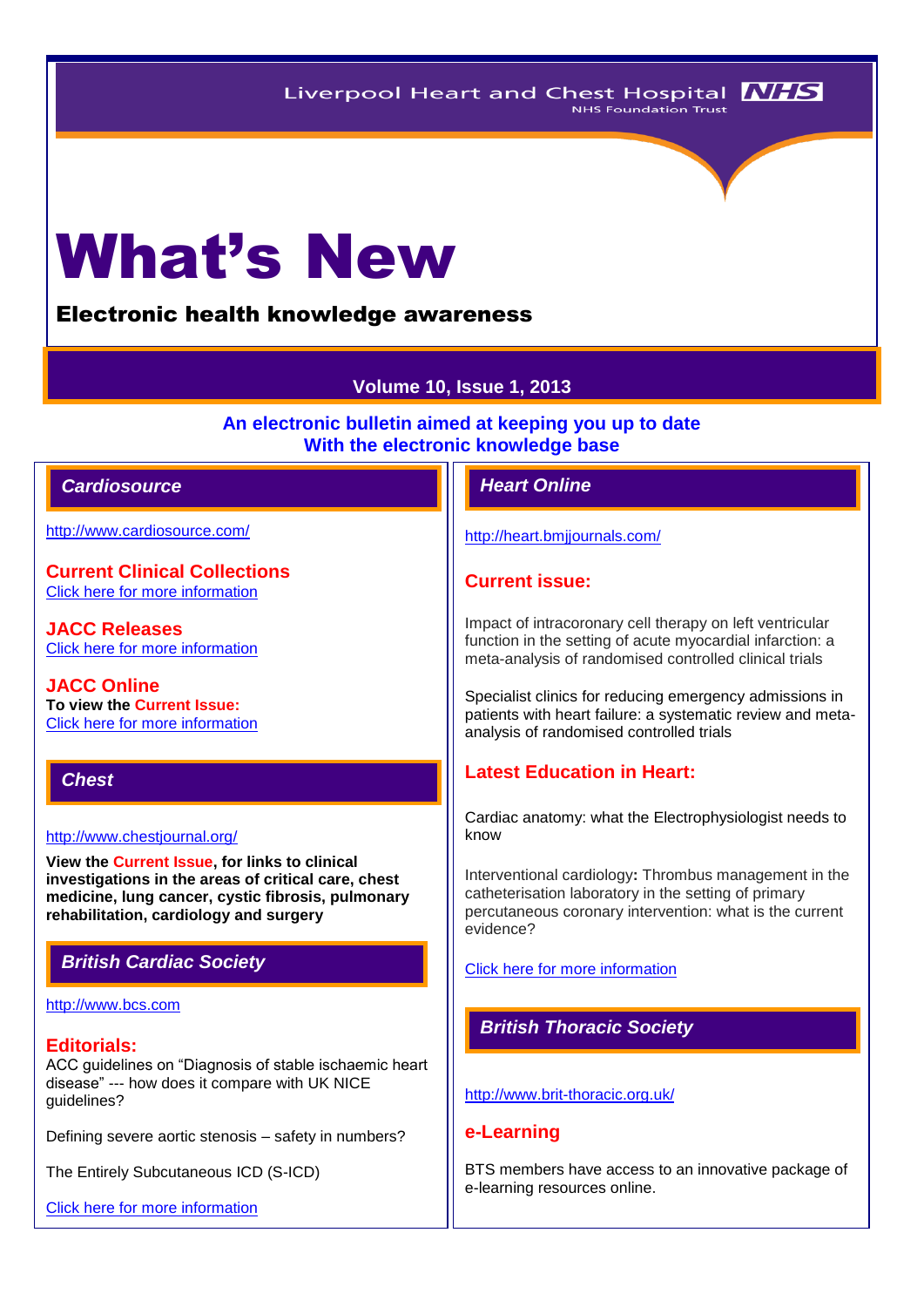# **Volume 10, Issue 1, 2013**

# *Theheart.org*

#### [www.theheart.org](http://www.theheart.org/)

**Theheart.org** provides information on caring for people with disorders of the heart and circulation, and on preventing such disorders.

#### **Heart Wire News:**

- $\triangleright$  No survival gain seen from beta-blockers in heart failure with AF
- $\triangleright$  Thyroid dysfunction independently predicts mortality in systolic HF
- $\triangleright$  ESC backs transradial as the default access route in PCI

#### [Click here for more information](http://www.theheart.org/section/heartwire.do)

*(Please speak to Maureen Horrigan, Library and Knowledge Service Manager Ext.1404, to obtain a password)*

#### *European Society of Cardiology*

<http://www.escardio.org/>

#### **News and Press:**

- ▶ Heart Attack Mortality Differs Between EU Member States
- $\triangleright$  Marriage reduces the risk of heart attack in both men and women and at all ages

# **E-Journal of Cardiology Practice:**

- $\triangleright$  In Utero Cardiovascular Disease Diagnostics
- $\triangleright$  Why we should avoid Warfarin to prevent stroke in atrial fibrillation
- $\triangleright$  Variant Angina
- $\triangleright$  Cardiovascular implantable electronic device infection: diagnosis and treatment.
- $\triangleright$  Cardiac pacing for asystolic reflex syncope

#### [Click here for more information](http://www.escardio.org/communities/councils/ccp/e-journal/volume11/Pages/welcome.aspx)

# **ESC Clinical Practice Guidelines**

**Access the full list of guidelines** 

[Click here for more information](http://www.escardio.org/guidelines-surveys/esc-guidelines/Pages/GuidelinesList.aspx)

# *Institute for Healthcare Improvement*

[www.ihi.org](http://www.ihi.org/)

**IHI News**  [This week at IHI News letter](http://www.ihi.org/Documents/ThisWeekatIHI.htm) 

# *Royal College of Nursing*

#### [http://www.rcn.org.uk](http://www.rcn.org.uk/)

#### **This is Nursing:**

- $\triangleright$  New look for First Steps for HCAs
- $\triangleright$  RCN welcomes plans for 'paperless NHS'

[Click here for more information](http://thisisnursing.rcn.org.uk/members/)

#### **Nursing headlines** [Click here for news from around the UK](http://www.rcn.org.uk/newsevents/news)

**Clincial Governance e-bulletin** [Click here for clinical governance updates](http://www.rcn.org.uk/development/practice/clinical_governance/quality_and_safety_e-bulletin/e-bulletin_archive)

# *National Institute for Health Research*

[http://www.nihr.ac.uk](http://www.nihr.ac.uk/)

**NIHR latest news**

[Click here for more information](http://www.nihr.ac.uk/news/Pages/default.aspx)

**NIHR Research Design Service for the North West**

#### [E-Bulletins](http://www.rds-nw.nihr.ac.uk/newstrainingevents/ebulletin.php)

*Institute for Innovation and Improvement*

#### <http://www.institute.nhs.uk/>

The purpose of the **NHS Institute for Innovation and Improvement** is to support the transformation of the NHS, through innovation, improvement and the adoption of best practice

**NHS Institute Newsletter**  [Click here](http://www.institute.nhs.uk/organisation/general/nhs_institute_newsletters.html)